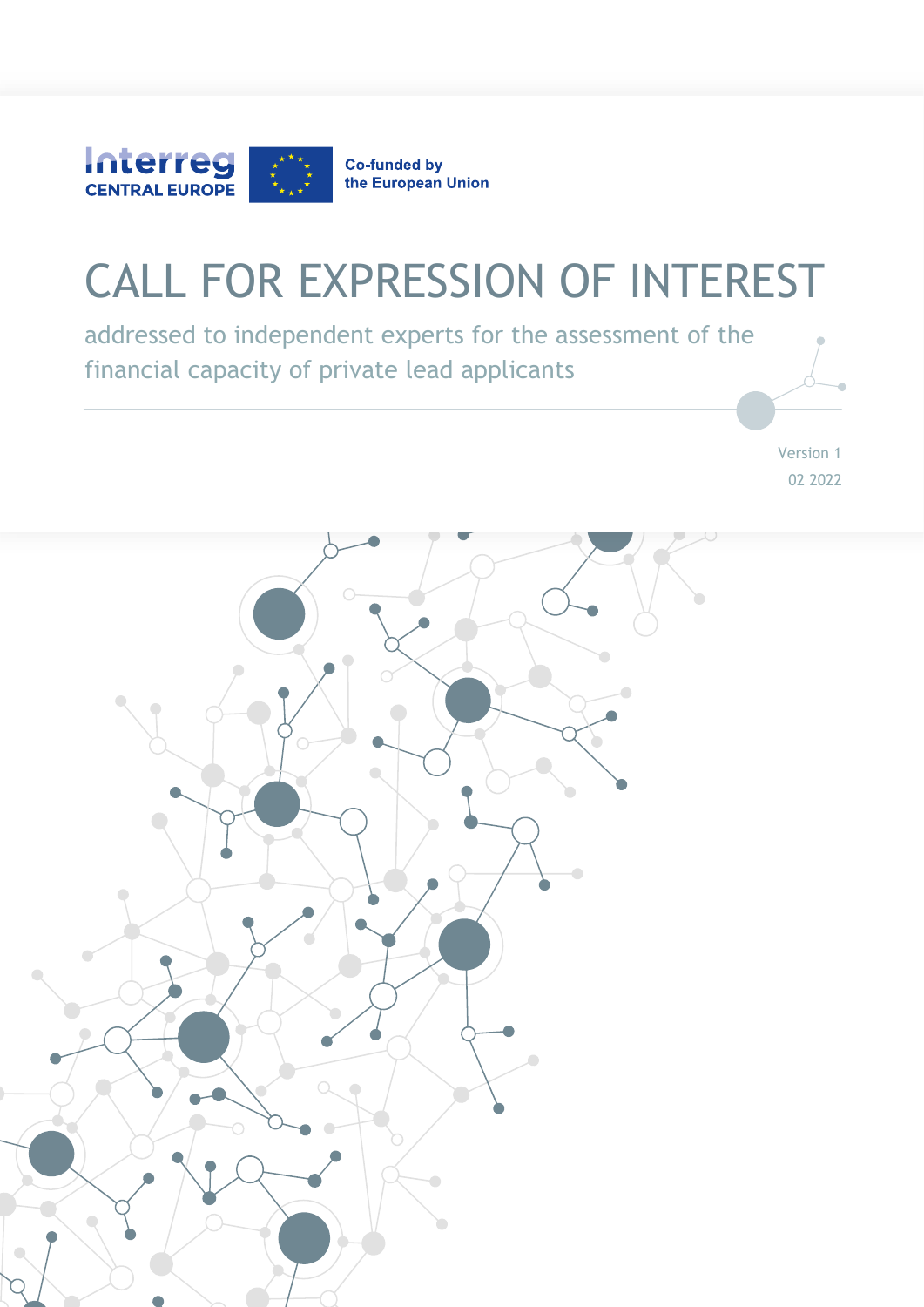



### **1.Background**

The Interreg CENTRAL EUROPE Programme (Interreg CE) is established based on Regulation (EU) No. 2021/1058, Regulation (EU) No. 2021/1059 and Regulation (EU) No. 2021/1060. The Interreg CE Programme for the 2021-2027 period is available at [www.interreg-central.eu.](http://www.interreg-central.eu/)

Central Europe is a core area of the European Union. Interreg CE covers regions and cities from nine EU Member States: Austria, Croatia, Czech Republic, Germany, Hungary, Italy, Poland, Slovakia and Slovenia.

Interreg CENTRAL EUROPE envisions a united central Europe that cooperates - to become smarter, greener and better connected together. Based on shared needs and a common identity in an area long divided by the 'Iron Curtain', the programme aims for a trustful culture of cooperation beyond administrative borders.

The programme mission is to bring regions and cities together beyond borders to find fitting solutions for their citizens – in a fair and equal way everywhere. It encourages and supports transnational cooperation to make regions more resilient to common challenges that know no borders and which cannot be solved alone. These challenges include among others economic transition processes, climate change, and the long-term socioeconomic consequences of the Covid-19 pandemic.

The programme focuses on four thematic priorities:

- 1. Cooperating for a smarter central Europe
- 2. Cooperating for a greener central Europe
- 3. Cooperating for a better-connected Europe
- 4. Improving governance for cooperation in central Europe

The total programme budget for projects is around 208 million Euros from the European Regional Development Fund (ERDF).

The programme is managed by a structure comprising institutions at the European, national and regional levels. Main decision-making body is the "Monitoring Committee" (MC), which is composed of representatives of the Member States of the Programme. As Managing Authority (MA), the Department for European Affairs of the City of Vienna is responsible for the operational management of the programme. It is supported by a Joint Secretariat (JS), i.e. an international office that is also located in Vienna, and a network of National Contact Points (NCPs), that are located in the participating Member States. The programme language is English.

For more information on the Interreg CE Programme and its call for proposals please visit: [www.interreg](http://www.interreg-central.eu/)[central.eu.](http://www.interreg-central.eu/)

# **2.Objectives and scope**

This call for experts invites individuals to express their interest to assist the Interreg CE Programme in their personal capacity with the assessment of the financial capacity of private lead applicants in project proposals submitted to the programme within calls. The check is aimed at assessing whether the private lead applicant has stable and sufficient sources of funding to maintain its activity throughout the project implementation period and to participate in its funding.

This call for expression of interest is open until 31.12.2025.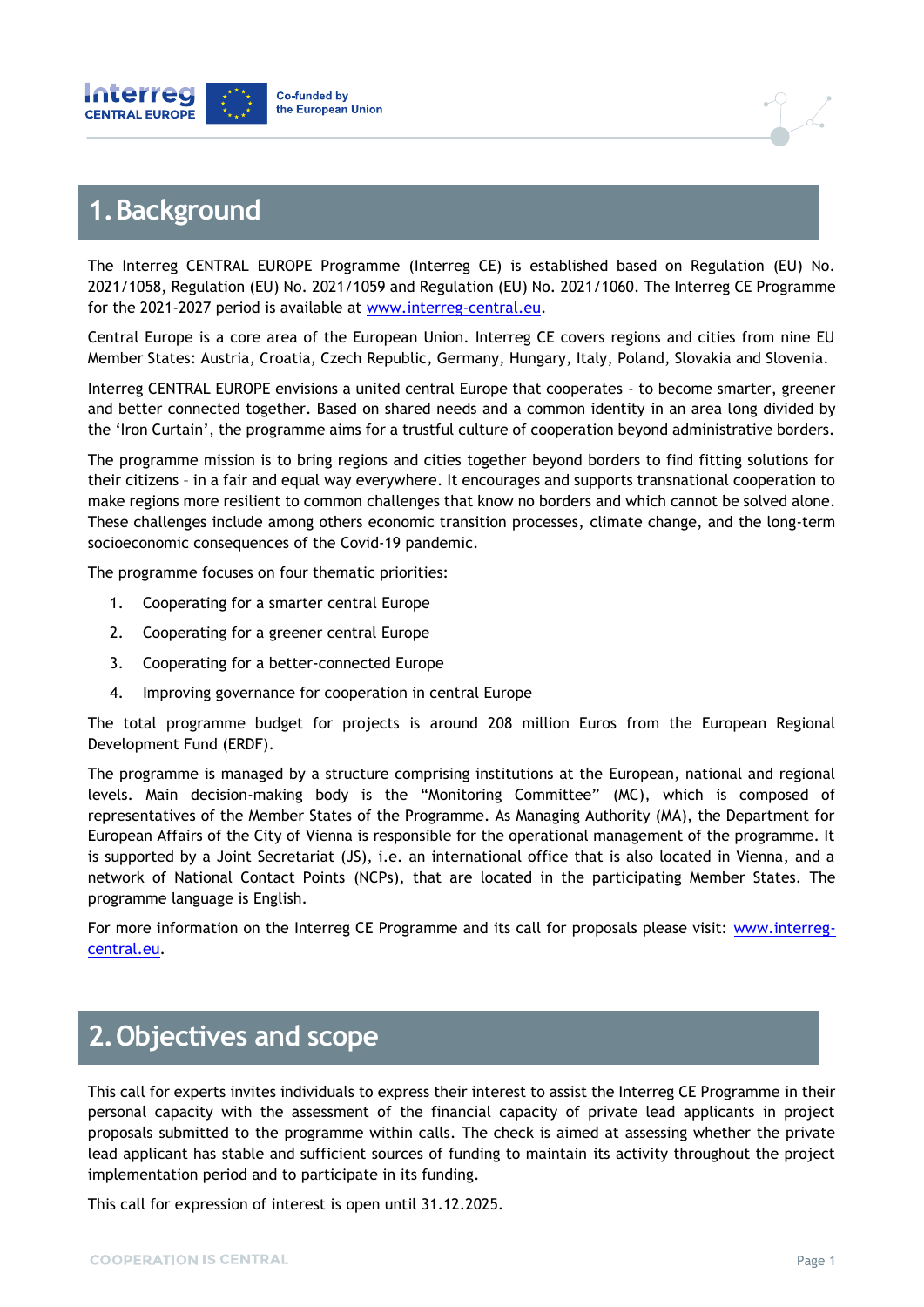



### **3. Description of the assignment**

The tasks to be accomplished by the expert consist of the following:

- Acquaintance of relevant programme documents and support materials (e.g. Interreg CE Programme, application package, programme manual, templates and procedures).
- Participation in an online briefing meeting with the MA/JS (optional).
- Assessment of the financial documents submitted by the private lead applicant namely:
	- $\circ$  The "Interreg CENTRAL EUROPE simplified financial statement" in which data included in the balance sheets and profit and loss accounts of the last two financial years is transcribed by the private lead applicant.
	- o Balance sheets and profit and loss accounts of the last two financial years.
	- $\circ$  An audit report issued by an approved external auditor certifying the accounts for the last financial year; OR In case the private lead applicant is not able to obtain the audit report, a reference letter from the bank where the private lead applicant holds an account.

In detail, for each private lead applicant, the expert will have to perform the following tasks:

- Check the completeness of the balance sheets and profit and loss accounts of the last two financial years;
- Check the coherence of data included in the simplified financial statement against data in the balance sheets and profit and loss accounts and in the application form;
- Analyse, if applicable, the independent audit report to verify that:
	- $\circ$  The auditor has carried out the task in accordance with generally accepted auditing standards and without restriction as to the scope of the work necessary to express his/her opinion, that the financial statements audited were drawn up in accordance with appropriate or generally accepted accounting principles, and that they give a true and fair view of the organisation's financial situation.
	- $\circ$  The auditor has given an "unqualified opinion" about the lead applicant's financial viability.
- Check, if applicable, that the reference letter from the lead applicant's bank complies with the requirements set in chapter II.2.1.4 of the Interreg CE programme manual.
- $\blacksquare$  Perform the financial viability test

The financial capacity test is differentiated according to the commercial/non-commercial nature of the private lead applicant and is performed according to the following ratios:

- Subvention rate;
- Liquidity rate;
- Net financial income;
- **Derational profit.**

The assessment work carried out by the expert is to be documented through the filling-in of one financial capacity assessment grid for each assessed project proposal having a private lead applicant. Each assessment is to be accompanied by a reasoned and objective statement in English language on whether the private lead applicant fulfils or not the applicable financial capacity. The template of the financial capacity assessment grid will be made available by the MA/JS.

The assessment work will be done remotely by the expert (at the premises of the expert). Selected experts have to use their own IT tools.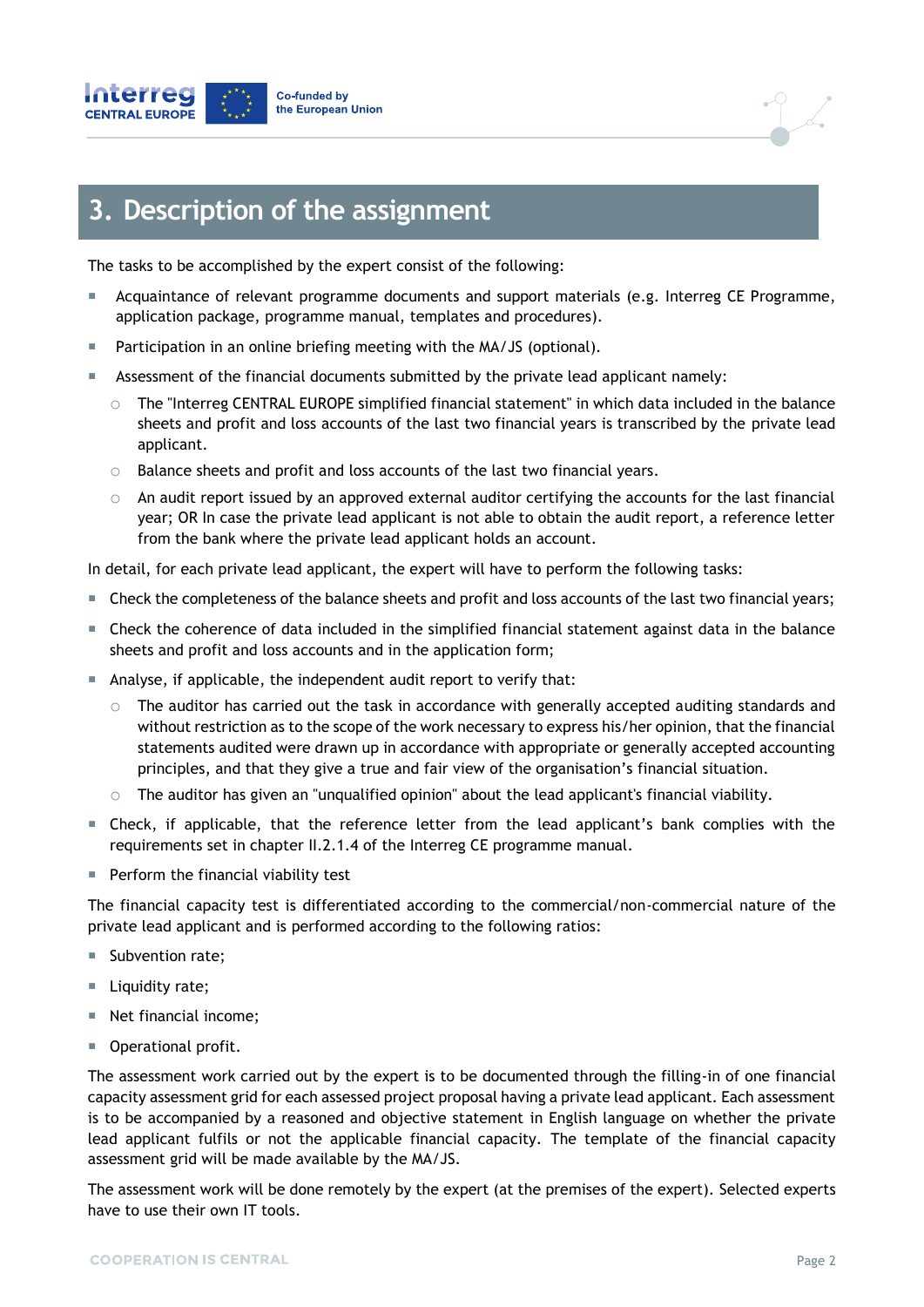

The number of project proposals that will be assigned by the MA/JS to an expert may vary depending on the thematic scope and number of proposals received having a private lead applicant.

The assessment of the assigned applications has to be performed and finalised (i.e. submission of filled-in financial capacity assessment grids) according to a time schedule agreed with the MA/JS.

# **4.Required expertise and selection criteria**

Experts will be selected against the following requirements:

- **Holding a university degree, preferably in matters of business administration;**
- Having 7 or more years of professional experience (following the award of the university degree) in matters related to enterprises' financial performance and liability assessment, in one or more Member States participating in the Interreg CE Programme. The inscription to a national register and/or association of business consultants relevant for this assignment would be an advantage;
- Having experience with the analysis of balance sheets, profit and loss accounts, reclassified annual accounts and audit reports;
- **Having proven capability of assessing the financial capacity and soundness of private organizations** (profit and non-profit); assessment experience in this respect under EU Structural Funds programmes and/or under programmes directly managed by the European Commission would be an advantage;
- Having excellent analytical and judgment skills;
- Being fluent in speaking, reading and writing in English and in another language of the Interreg CE programme area;
- Being computer literate (namely proficient with Word and Excel).

# **5.Procedure**

#### **Application**

Applications may be submitted at any time, however there will be cut-off dates for participating in the selection of experts for each call for proposals. The cut-off dates will be communicated on the programme website under the jobs and tenders page: [www.interreg-central.eu/jobs.](http://www.interreg-central.eu/jobs) Applications submitted after this date will be considered only for the assessment of subsequent calls for project proposals.

Applications can only be submitted via the online expert portal available at the following link: https://ec.europa.eu/eusurvey/runner/financialexperts

Interested applicants shall fill in the online questionnaire and upload their CV. To ensure completeness of information, applicants are encouraged to use the European Europass CV format<sup>1</sup>. If the application is incomplete, (i.e. non-provision of compulsory information or missing CV) or if provided in other languages than English, it will not be considered for selection.

-

<sup>1</sup> https://europa.eu/europass/en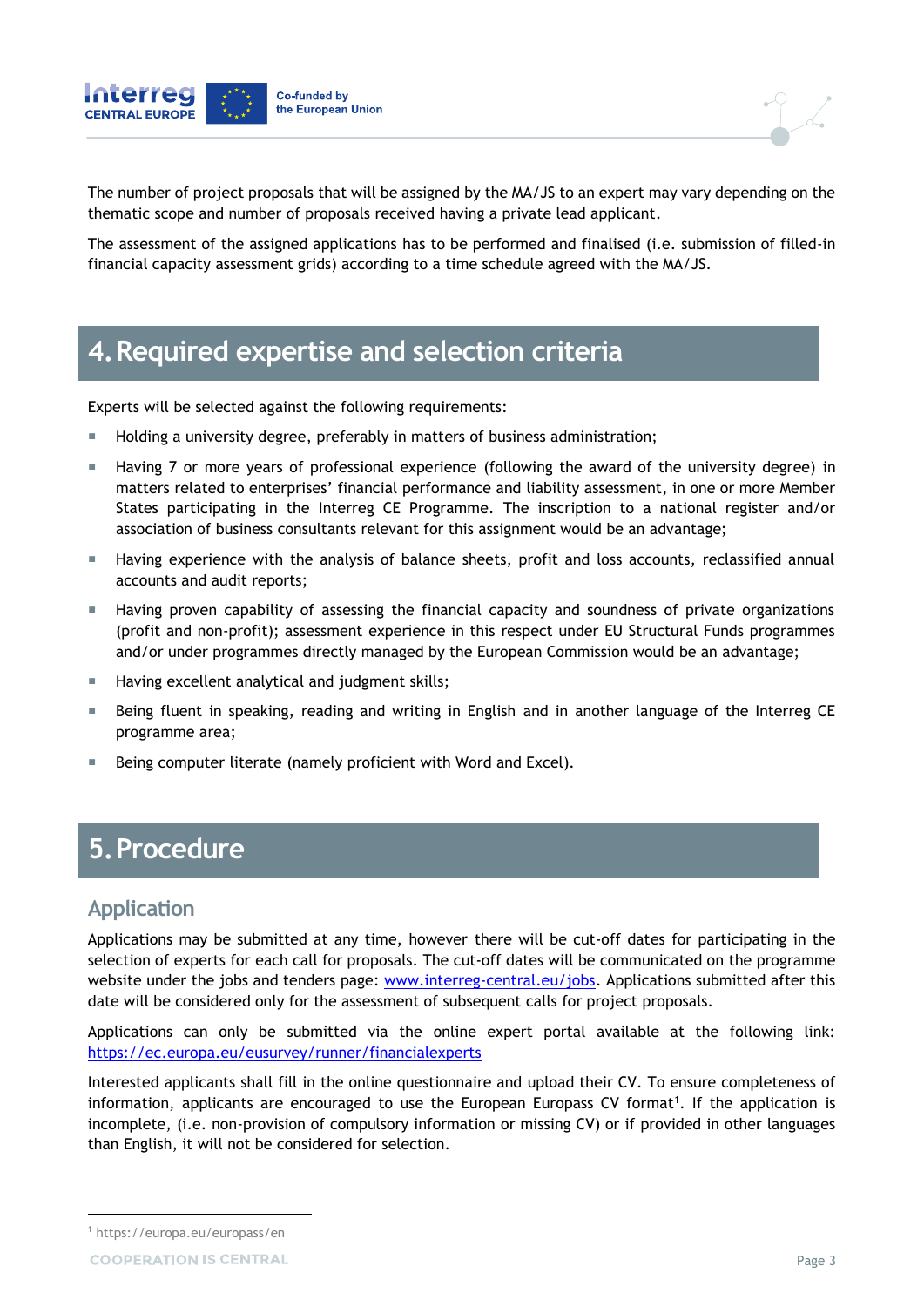



The submission of an application in the Interreg CE expert portal does not guarantee that an expert will be selected. The selection of experts will depend on programme needs.

#### **Selection**

Experts will be selected by the MA/JS against the selection criteria specified under § 4. The procedure will be objective and follow the principles of non-discrimination and equal opportunities. The MA/JS will to the possible extent seek a gender balanced selection of experts in terms of geographical diversity and gender.

The selected experts will be contacted by the MA/JS inquiring about their availability to participate in the assessment of the financial capacity of private lead applicants prior to their actual appointment. Experts will need to confirm the absence of conflict of interest (see §7).

#### **Contracting**

The MA will establish a contract with each selected, laying down the details regarding the assignment (e.g. tasks and working arrangements, payment).

# **6.Fee**

The expert is entitled to a fee of EUR 300 (VAT excluded) for each financial capacity assessment carried out according to the tasks listed under § 3.

# **7. Independence and confidentiality**

To ensure the independence of the assessment to be performed in her/his capacity as "independent expert", prior to the signature of the contract the selected expert will have to sign a declaration certifying that there is no conflict of interest at the time of contracting and that she/he undertakes to inform the MA/JS if any conflict should arise in the course of the assessment.

A conflict of interest exists if the impartial and objective function of an assessor is compromised for reasons involving family, emotional life or political affinity, economic interest or any other shared interest with the project applicants.

Throughout the assessment process, and for the following five years following the completion of the assignment, the expert must ensure the confidentiality of the information and documents provided by the MA/JS for performing the tasks contracted.

Such independence and confidentiality shall be confirmed by the selected expert by signing an ad-hoc declaration.